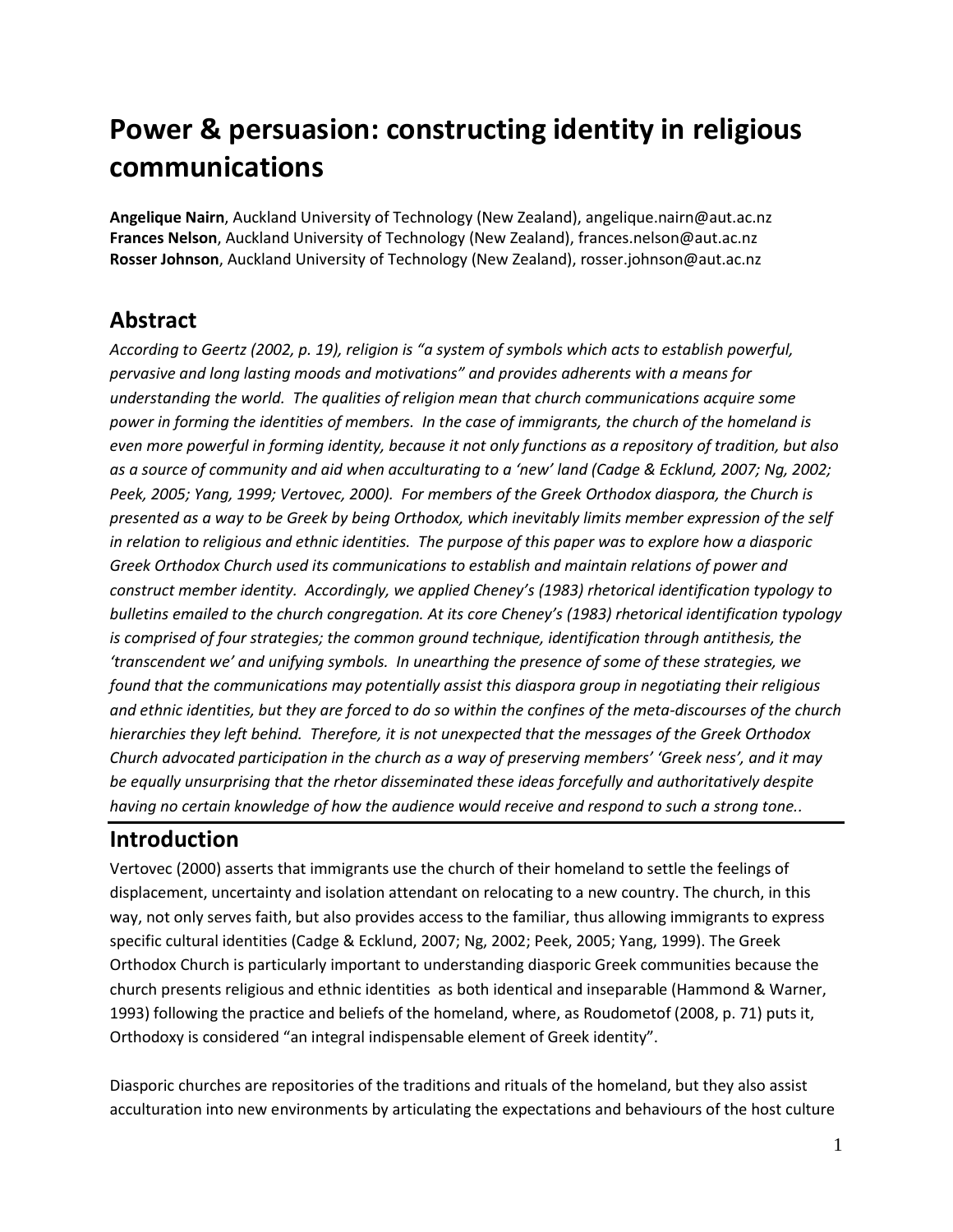(Athens, 1996; Cadge & Ecklund, 2007; Peek, 2005; Vertovec, 2000). For example, a Greek Orthodox parish church in Auckland offers the liturgy in both English and Greek. In this respect, the church's influence over its immigrant congregation appears overwhelmingly positive, but we contend that in fact the communications emanating from the church are permeated with a meta-discourse of authority (Weber, 1968/1925) which attempts to construct acceptable and sanctioned identities for church members (Eickelman, 1997; Stowlow, 2005; White, 2004). The rhetor appears to expect members to accept the authority as "natural and wholesome" (Burke, 1984, p. 226) and to find it (almost) unthinkable to reject because to do so would be "painful and bewildering" (ibid). At the same time, there is an element in the rhetoric of what Weber (1947, 1978) calls 'rational-legal authority', which, he argued, is concerned with rank and office and the preservation of existing social structures (Conger, 1993). The purpose of our paper, then, is to unpack this argument by exploring how a diasporic Greek Orthodox Church used its communications with members to establish and maintain relations of power and to construct member identity.

#### **Literature Review**

van Dijk (1993) argues that power is the ability to control the actions of other people and influence their cognitions, and this notion of power is deployed in religious organisations through adherents' reliance on church teachings (Irons, 1996). Congregations look to the church for their moral code (Geertz, 2002; Johnstone, 1975; Irons, 1996) and for a "privileged relationship to supernatural beings and forces" (Reber, 2006, p. 193), and thereby render themselves vulnerable to manipulation by church hierarchies in pursuit of their own agendas. The power of churches to influence and control leads to asymmetrical power relationships and a concomitant negative impact on the individuality of relatively disempowered individual members (Gramsci, 1971).

The negative effect of unequal power distribution is particularly marked if members accept the ideologies that permeate the church as a social institution (Foucault, 1980; Mumby & Stohl, 1999) and their subordinate position as an outcome of those ideologies. In other words, members are likely to accept hegemonic power "because they can see or imagine no alternative to it, or because they view it as natural and unchangeable" (Luke, 1974, p. 24). Adherents of Greek Orthodoxy who have absorbed the belief that practicing Greek Orthodoxy and being Greek are synonymous (Chrysoloras, 2004; Mavrogordatos, 2003; Pollis, 1992; Roudometof, 2008) may perpetuate the "immutable traditionalism" (Mavrogordatos, 2003, p. 125) of the church and its rigid resistance to change (Oppenheim, 1990; Pollis, 1993). The church, then, occupies a privileged position in relation to its members and uses that position to disseminate ideologies and to construct its members into a conformist identity that corresponds with certain ideal "prototypical characteristics" (Hogg & Terry, 2000, p. 123).

Of course, not all followers of religious organisations will readily accept identities created on their behalf and may resist efforts at identity construction. As Chomsky (The myth of liberal media, 1998) argues, subordinates who have choices will not simply accept subordinate positions, but instead will challenge power and despite the efforts of "religious leaders to manufacture consent through the reinforcement of religiously sanctioned norms, challenges to organised Christianity have become increasingly common in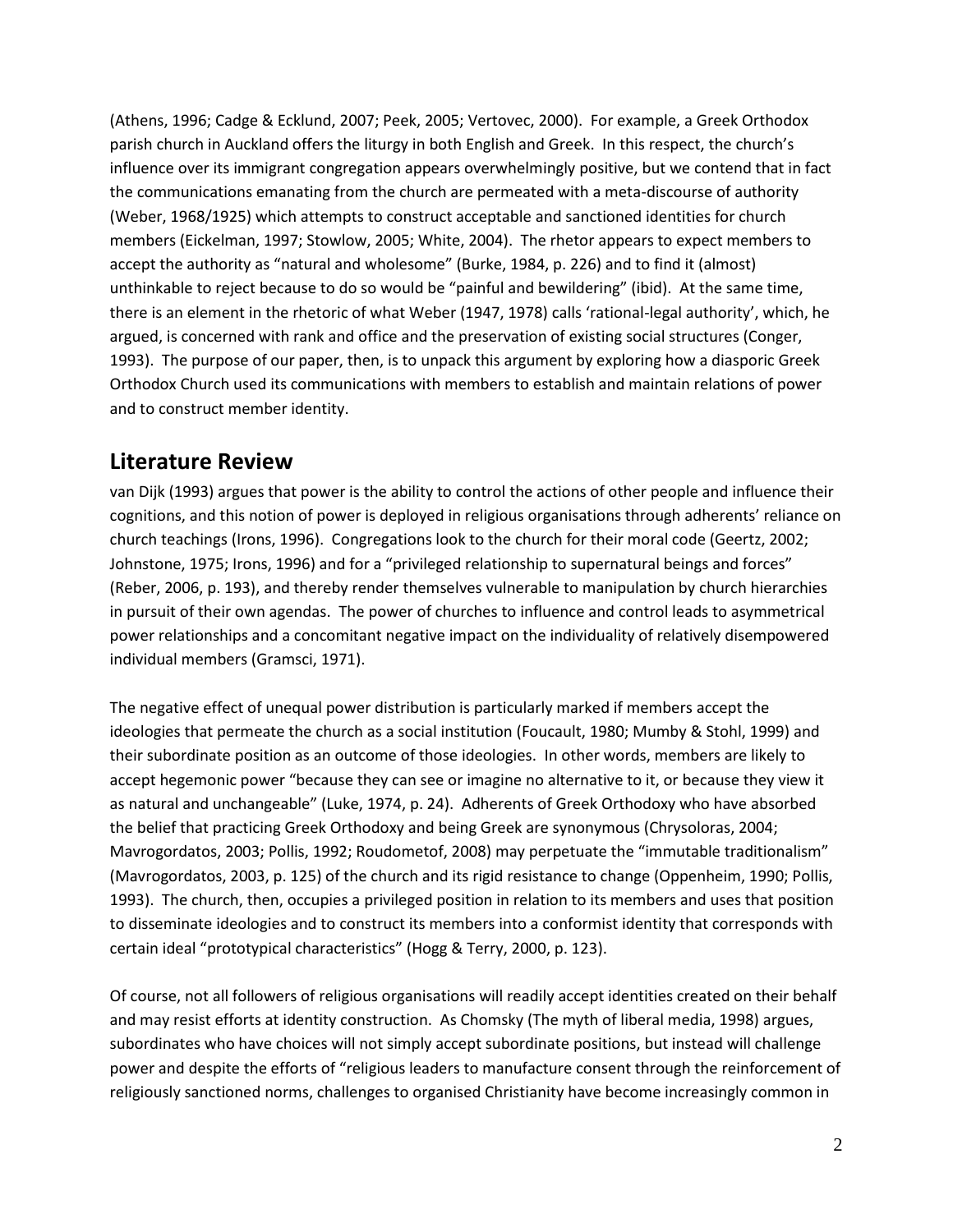recent history" (Nairn, 2013, p. 32) because of the perceived injustices embedded in the attitudes and practices of religious institutions. When member resistance is high, organisations may well use persuasive communication to assert their power covertly in order that individuals will forfeit a degree of their autonomy to make decisions that favour the organisation (Scott, Corman & Cheney, 1998; Tompkins & Cheney, 1985). An organisation is well served if it can encourage members into identification with its culture. According to Cheney (1983), Dutton, Dukerich and Harquail, (1994), and Hogg and Terry (2000), strong identification prompts members to abide by the approved rules and policies of the organisation, which also leads to the goals of members and those of the organisation becoming "integrated and congruent" (Hall, 1971, p. 176).

Individuals usually identify with a number of social categories (Abrahamson & Anderson, 1984; Albert & Whetten, 2004; Brewer & Gardner, 2004; Dutton, Dukerich & Harquail, 1994), reducing the likelihood that any one organisation will be able to fully control a person. The more limited the control by the organisation, however, the greater its efforts will be to alter the normatised attitudes and behaviours of their members by persuasion (Areni & Lutz, 1988; Taillard, 2000). We are not arguing that identification is necessarily sinister, of course: members acquire psychological benefits by belonging to an organisation that allows them feelings of self-worth (Pfeffer & Fong, 2005; Swann Jr, Milton & Polzer, 2000). However, identification with an organisation certainly serves the interests of the organisation because members can enact citizenship behaviours (Bergami & Bagozzi, 2000), defend the organisation against negative publicity (Dutton & Dukerich, 1991), and act in the best interests of the organisation (Tompkins & Cheney, 1985).

All organisations, therefore, benefit if they can engender identification amongst their members, but perhaps the church needs its members to identify even more than most, competing as it does in an increasingly secular society (Lambert, 1999; Melton, 1998) for discretionary time, money and interest. We propose, then, that the everyday communications of the church to its members are likely to be full of inducements to identification, and to investigate this proposition, we applied Cheney's (1983) rhetorical identification typology to the Easter bulletins emailed to members of an Auckland-based Greek Orthodox Church.

## **Method**

Cheney's (1983) rhetorical identification typology provides tools for exploring the identity construction that occurs in persuasive communication. The typology operationalises Burke's (1969) theories of identification, which are based on the concept of "consubstantiality" (p. 21), and derive from a somewhat idealistic view of the power of communication to bring about cooperation. Burke (1969) believed that rhetors could achieve identification by three main ways: first, by creating common ground with the audience; second, by encouraging the disassociation of groups from one another; and third, by subtly merging the interests of disparate groups and the rhetor under an "assumed we". Cheney's (1983) typology deploys all three of Burke's strategies of identification, and includes a fourth category: unifying symbols. In this paper, we understand the typology as a tool-in-trade for practitioners of persuasive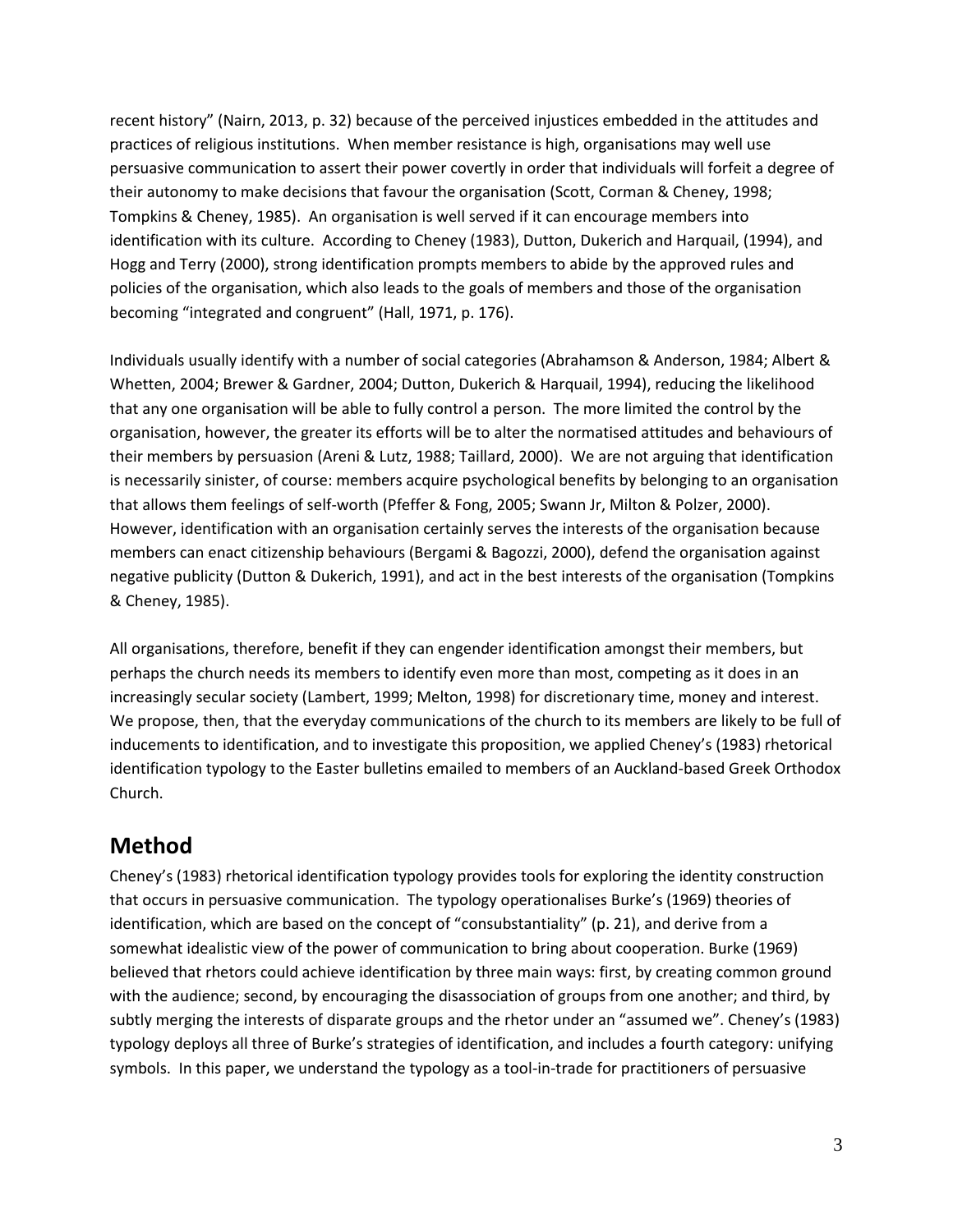communication, but its use, obviously, leaves tracks that reveal the rhetor's intentions towards the audience. We also, therefore, see the typology simultaneously as a method of analysis for researchers.

In the analysis that follows, the data yielded only two of the four strategies, common ground technique and the transcendent we, and for the purposes of this paper, we give space to explaining only the elements that we found in the texts . Among the four strategies, the common ground technique is perhaps the most frequently used. It consists of explicit attempts to establish unity with the audience by emphasising the perceptions and beliefs that the rhetor and the audience hold in common (Cheney, 1983). The technique is made up of six tactics: expression of concern for individuals, recognition of individual contributions, espousal of shared values, advocacy of benefits and activities, praise by outsiders and testimonials. This data set employs only two of the six tactics: recognition of individual contributions and espousal of shared values. Recognition of individual contributions is where emphasis is placed on belongingness and being part of an in-group (Billig & Tajfel, 1973; Stets & Burke, 2000; Tajfel, 1982), while in an espousal of shared values, organisations foster the idea that their values are similar to those of their constituents. The use of both these tactics is intended to strengthen direct and indirect associations between organisations and members in order to create the conditions in which identification may occur.

The other identification strategy found in the data set is the transcendent we (Cheney, 1983, p. 154), which occurs when the rhetor uses the first person plural to indicate an assumed collective mind. According to Cheney (1983, p. 154):

…the assumed 'we' and the corresponding 'they' are found in statements where a common bond amongst members of an organisation is taken for granted, but the nature of the relationship is not well defined.

To clearly define the relationship might alert the disparate parties to each other's differences, so the use of the transcendent we is beneficial to rhetors because of its power of subtle suggestion.

### **Data Analysis**

The texts we analysed presented two key messages: first, that members should be preparing themselves for Holy Week and second, that they should practise stewardship . The tone of the bulletins is conversational, and perhaps indicates the priest seeks or feels some intimacy with his parishioners. The priest tends to shift the mood and emotional tenor of his writing from jovial to authoritarian, which adds to our observation that the priest wrote the emails in the understanding of a personal relationship with his congregation, even though these emails are computer mediated communications sent to a mass audience.

The first bulletin we analysed starts with the priest recounting a story of his childhood, discussing growing up in Illinois before referring specifically to how it was "Abraham Lincoln's first home". As Petty, Cacioppo, and Schumann (1983) and Petty and Cacioppo (1984) argue, narratives are persuasive tools because they encourage recipients to invest in the story, often by engaging with the messages and characters in a form of cognitive processing. The narrative here emphasises the priest as a central figure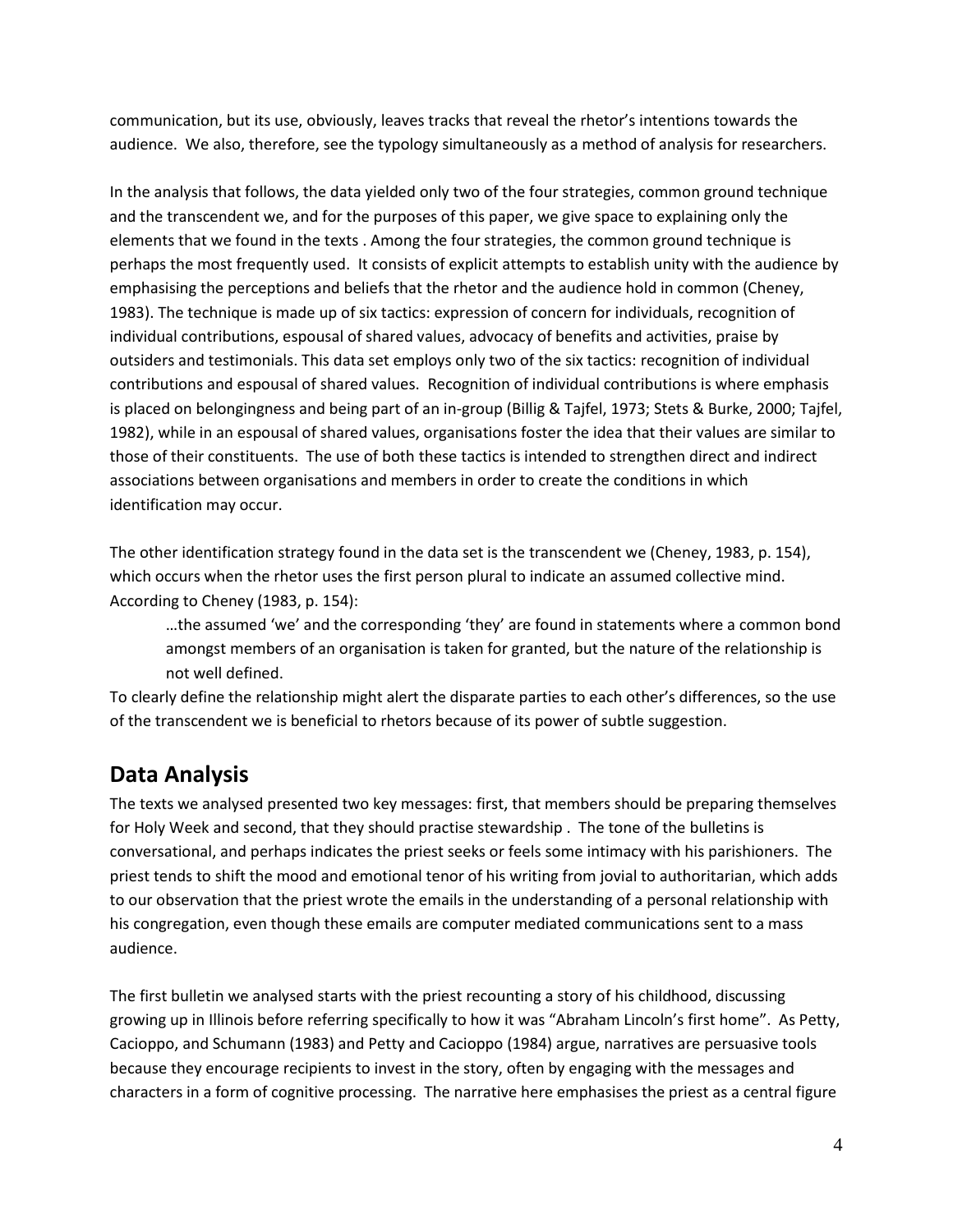in the story. This in turn cements his role as leader, because the information he conveys originates from his knowledge and perspective (Foucault, 1980). In other words, he holds power because it is his story and he can convey and alter facts according to his own preferences. In relating the homily of Lincoln, who is presented as typifying ideal and exemplar qualities, the priest is able to subtly suggest that members should adopt a "Lincoln approach" to their own lives. The narrative then functions to assert the priest's power and knowledge, and is designed to influence members' identities if the Lincoln story resonates with the own self-meanings.

Nonetheless, the priest's positive intentions do not obviate the ethnocentrism (Oetzel, 2009) permeating his story: the achievements of a former U.S. president are not necessarily going to reverberate meaningfully with a Greek Orthodox community in Aotearoa New Zealand. The priest has assumed his congregation has sufficient cultural capital to be aware of Lincoln's achievements, and that his teachings will therefore be "heard" by his audience. Of course, if they do not have that cultural capital, Lincoln's story will almost certainly not have the desired effect. Congregants will not be able to adopt Lincoln's example as their own and this could negatively affect their connection to the priest and the church. Further, by recognising the contributions (Cheney, 1983) of a person outside of the ethnic and religious group of himself and his congregants, the priest has perhaps unintentionally constructed the congregation as an out-group and broadened the divide between the priest and his charges. Thus rather than bind members together, the story-that-is-told could quite easily create divisions and ambivalence and this in turn would adversely impact the priest's ability to control his congregation.

The priest then shifts the focus of the bulletin to Holy Week. Here, he espouses shared values (Cheney, 1983), which he presents as universal Christian aspirations:

…the virtues that Paul reminds us of, that we so often invoke and never tire of: whatsoever things are true, whatsoever things are honest, whatsoever things are just, whatsoever things are pure, whatsoever things are lovely, whatsoever things are of good report…. (emphasis in the original)

If they internalise these virtues congregants might experience depersonalisation, because in accepting universal norms, they could lose some of their own uniqueness (Ashforth & Mael, 1989; Brewer & Gardner, 2004; Kreiner & Ashforth, 2004; Hogg & Terry, 2000; Stets & Burke, 2000). The reference to Paul, achieves two things: first, the priest demonstrates his own learning and justifies his role as leader of the church and second, he has borrowed Paul's credibility to imbue his message with authority. Admittedly, using the credibility of others to strengthen a message will only temporarily persuade members to amend their attitudes and behaviours (Petty et al., 1983). This is because the presence of a credible source can mean that people from do not make the cognitive effort to understand the communication.

By instructing his congregation to make the 'right' choices and espouse shared values (Cheney, 1983) the priest encourages them to see their religious identity as salient in all aspects of their lives. This aligns with the 'orthodox' teachings of the church that posit "orthodoxy is a way of life" (Chrysoloras, 2004, p. 43). The Church, then, continues to hold power and sway over the congregation, particularly if they choose to adopt the shared values promoted by the priest and elevate their religious identities to the top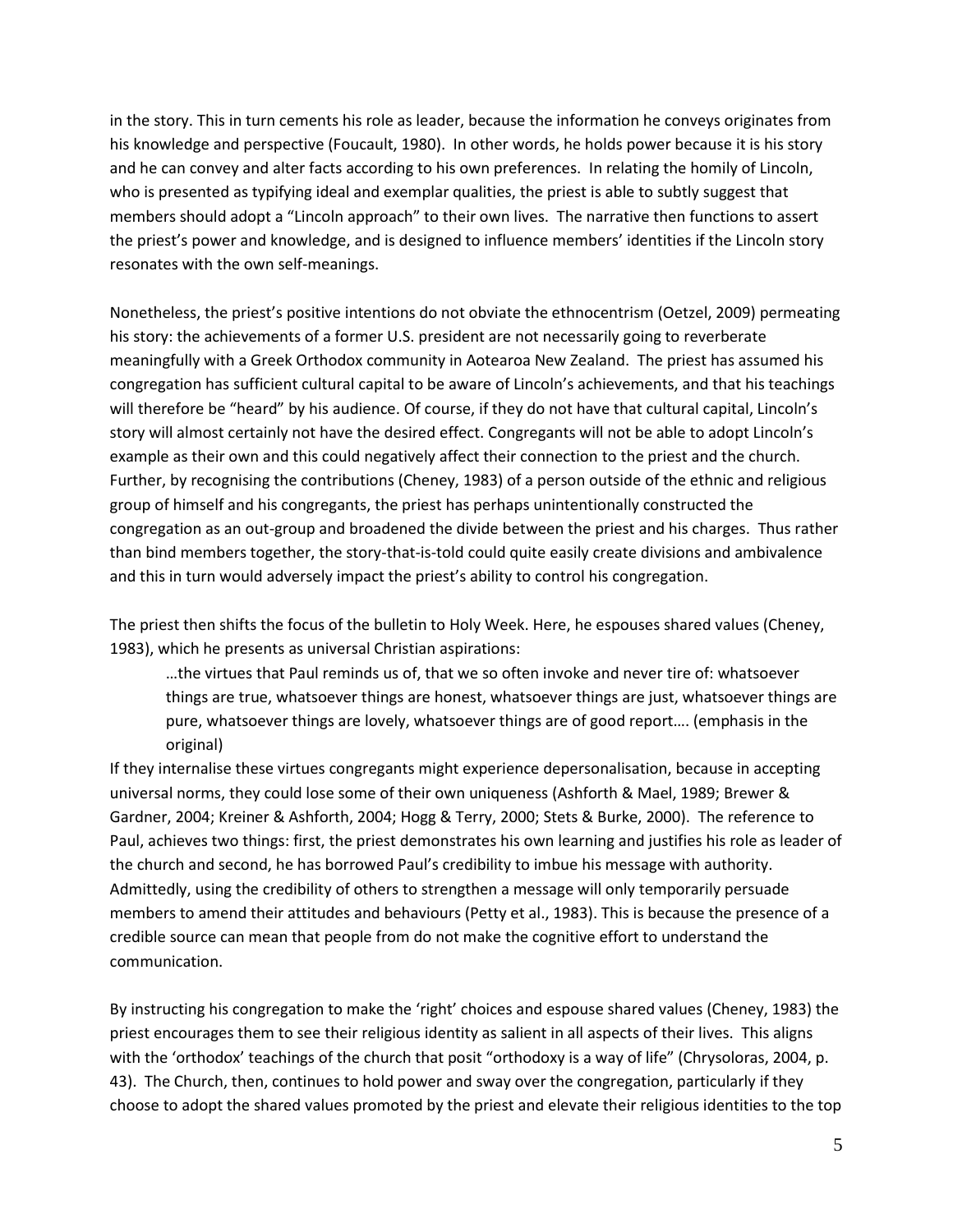of their hierarchy of identities (Ashforth & Mael, 1989; Hecht, 1993; Peek, 2005). Members who perceive their religious identity as salient could then come to make decisions that favour the organisation (Tompkins & Cheney, 1985), thereby assisting the church to maintain its power and presence in society.

The priest discusses how best to lead a religious life:

And finally, let us embrace the fullness of the faith. That especially means the Sacraments…We should, we must, prepare for these gifts with humble repentance

Here, the priest uses the transcendent we strategy (Cheney, 1983) to make the sacraments appear equally important to all members of the church. He works to subtly control how members interpret the message because he has presented it as unanimously agreed among the congregation that they "should" and "must" prepare for the "gifts". Consequently, the priest has created what Hogg and Terry (2000, p. 123) refer to as prototypical characteristics, to which all members are expected to conform in order to belong to the church. To hold divergent attitudes would be to oppose the church in-group and could be viewed as resistance and, potentially, ostracism if members choose not to enact the Christian values of humility and repentance. This strongly suggests that conforming members hold power and influence over those who might choose to dissent.

In elevating the sacraments to the focal position of "fullness of the faith" the priest also demonstrates that congregation is part of an in group. All Orthodox members should understand the place of the sacraments; this, in turn, may prompt members to view their form of worship as not only an expression of their personal faith, but also as a means to maintain their in-group. Embracing the "fullness of the faith", therefore, is an opportunity for members to manifest an ethnic identity and cultural heritage that places the church and its congregation as a diaspora church, and 'being Greek' in the matter of religion becomes a value that is promulgated in the bulletin.

The bulletins call the congregation to the practice of material religion, and although this is under the aegis of the priest, members are also offered the opportunity to connect with their Greek identity. Religion-as-ethnicity is a recurring theme in the bulletins and its importance can be best seen in the priest's discussion of how the congregation should prepare for Easter by engaging in two forms of labour. First, the priest wants his congregation to support the church with their money and / or their time. Second, he wants them to labour ethnically by acting as Greek Christians. Should they perform these forms of labour, the congregation will match their attitudes and behaviours to those promoted by the priest, which would mean they would assimilate to organisationally approved prototypes (Hogg & Terry, 2000). In the Greek context, we argue this is particularly pertinent: the Greek Orthodox Church has remained bound to the Greek state and has enjoyed privileges such as the state financially supporting its clergy (Mavrogordatos, 2003; Pollis, 1992) under the proviso that that the church preserves "the superior spiritual ethos of Greekness" (Pollis, 1992, p. 179).

In the bulletin the priest remarks:

Saturday and Palm Sunday morning are the last fully joyous moments before Easter, and they are bright indeed, as we celebrate Lazarus' rebirth and Jesus' joyous entry into Jerusalem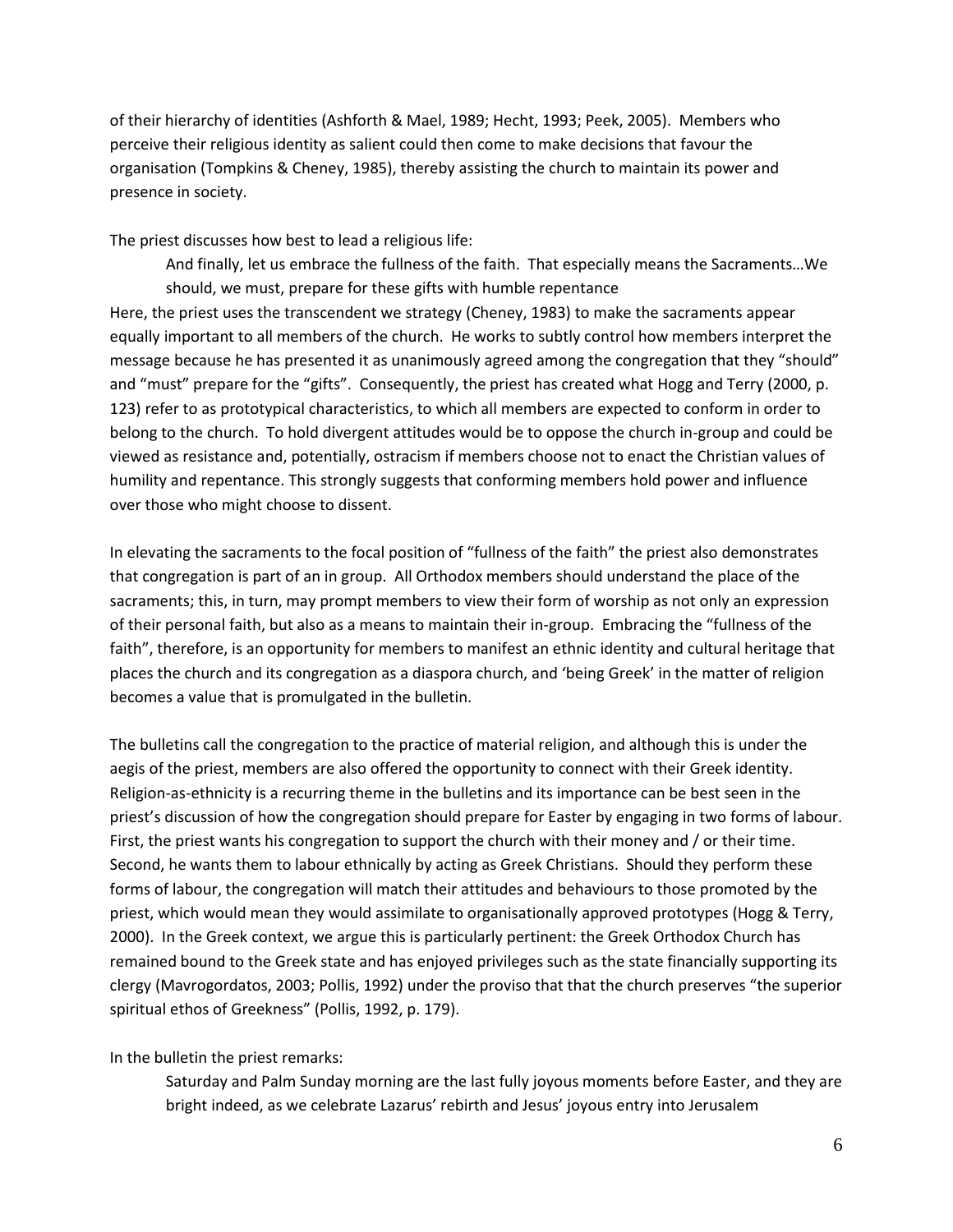Here is a positive portrayal of the period leading up to Easter. On one hand it seems straightforwardly descriptive. On the other, however, it is prescriptive, because the priest is using a narrative to specify how members should be feeling and thinking about Easter. In other words, the priest attempts to persuade members to view the events of Easter according to his perspective. This makes sense, because, given his knowledge and position of power, he would expect members to choose to act in ways he advocates. Additionally, by using Cheney's (1983) transcendent we, the priest has subtly dismissed any alternative narratives on how people should prepare for Easter, instead, emphasising that the joy felt by church members should lead to a sense of belonging to the organisation (Albert, Ashforth & Dutton, 2000; Ashforth & Mael, 1989; Bergami & Bagozzi, 2000; Bullis & Bach, 1989; Parekh, 2009; Scott, Corman & Cheney, 1998). Here the stress is on display rules being more important than, which, according to Hochschild (1983), can lead to emotional dissonance when the changed emotions are not genuinely felt. Should emotional dissonance prevail, members may disidentify with the organisation (Ashforth & Humphrey, 1993; Costas & Fleming, 2009; Elsbach & Bhattacharya, 2002; Kreiner & Ashforth, 2004). Enforcing display rules would only have truly adverse effects on members, however, if they were continually enforced and individual members had a strong religious identity (Tittle & Welch, 1983).

Another example that emphasises the Greek Orthodox way of preparing for Easter is when the priest uses the recognition of individual contribution tactic (Cheney, 1983) to applaud the twelve ladies of the parish who baked more than 300 koulourakia and were preparing to dye eggs red . Not only does the priest publically thank the ladies, he also invokes a collective memory of 'doing religion the Greek way'. In recognising the contributions of the baking ladies, and by drawing on their Greek heritage, the priest casts them as ideal members that others should seek to emulate: to get involved, and to maintain their Greek Orthodox identities. Despite his positive intensions in singling out these women of the church for praise, the priest nevertheless maintains and supports gender stereotypes by referring to them as "baking ladies". In a context where advertising and popular culture still stress that the kitchen is the realm of women (Courtney & Whipple, 1974; Dominick & Rauch, 1972; Kang, 1977) his identification here is perhaps understandable. Nonetheless, this stereotype also reinforces the hierarchical Christian teaching that women serve and men command, that women are constituted as servants to the needs of others, and particularly, that women occupy a subordinate place within the church (Børresen, 1995; Daly, 1973; Fiorenza, 1975; Ruethers, 1985; White, 1995).

### **Conclusion**

Overall, the emailed bulletins of the Greek Orthodox Church construct members as subordinate to (a) the priest and (b) to the needs of the church. The communications emphasise the priest's position as leader: he is therefore afforded power to influence and guide the congregation in their engagement with the Greek Orthodox religion. Despite the presence of the rhetorical strategies of Cheney's typology, the promulgated messages seem to be church centric rather than audience-centric, with the priest regularly drawing on his privileged knowledge and authority to make his point. In other words, the priest has a tendency to enforce rather than to persuade. While it is correct to argue that this may lead to member identification, it could also just as easily produce resistant readings and disidentification among church members. Admittedly, the church is very traditional and resistant to change, particularly in its practice of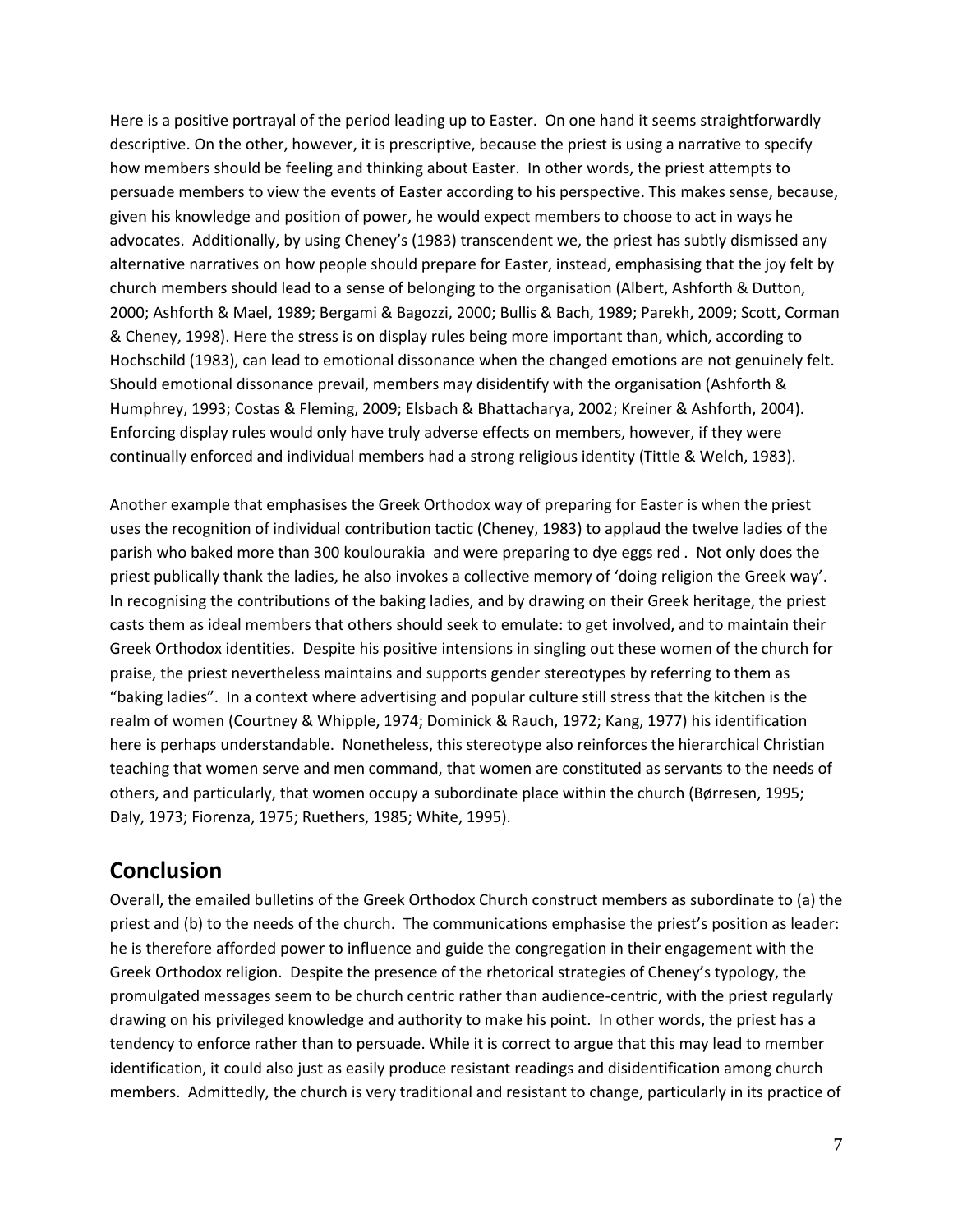material religion (Mavrogordatos, 2003; Pollis, 1992), which perhaps accounts for the highly authoritative nature of the bulletins.

Several key messages are present in the bulletins, but all point to the need for members to (a) participate in their church and (b) to hold salient religious identities. Taken together, these mean members are encouraged to relive and prepare for the events of Easter, and to adopt values and virtues to live by. Further, Greek Orthodoxy is framed as the focal part of the attitudes and behaviours of members and their identities constructed in religious and, to an extent, ethnic terms to serve the interests of the church. The texts place the church's survival as inextricably linked to its members' essential 'Greek ness', which, in turn, is transmuted into a form of religiosity that creates strong in groups based on the idea that "not just anyone" can be Greek Orthodox. The forceful way the priest urges people to participate and engage with their religion suggests the on going survival of the church may be jeopardy in a crowded religious marketplace (Gruber & Hungerman, 2008; Land, Deane, & Blau, 1991; Zaleski & Zech, 1995), but, of course, it may simply be a result of the priest's personality. Nevertheless, the bulletins stress centrality of the members to the church. Critically analysing them also stresses the different rhetorical strategies and tactics (Cheney, 1983) that can be deployed to promote identities for the members to produce feelings of belonging, self-enhancement and self-esteem. Of course, what is clear upon analysis but not featured in the texts is how advantageous those feelings are for the church-as-organisation (Abrahamson & Anderson, 1984; Ashforth & Mael, 1989; Dutton, Dukerich & Harquail, 1994; Pfeffer & Fong, 2005).

## **References**

Abrahamson, M & Anderson, WP 1984, 'People's commitments to institutions', Social Psychology Quarterly, vol. 47, no. 4, pp. 371-381, (online JSTOR).

Albert, S, Ashforth, BE & Dutton, JE 2000, 'Organizational identity and identification: Charting new waters and building new bridges', Academy of Management View, vol. 25, no. 1, pp. 13-17, doi: 10.5465/AMR.2000.2791600.

Albert, S, & Whetten, DA 2004 'Organizational identity', in MJ Hatch & M Schultz (eds.), Organizational identity: A reader, Oxford University Press, New York, pp.89-118.

Areni, CS & Lutz, RJ 1988, 'The role of argument quality in the elaboration likelihood model', Advances in Consumer Research, vol. 15, pp. 197-203, viewed 15 January 2010, http://www.acrwebsite.org/volumes/display.asp?id=6646&print=1

Ashforth, BE & Humphrey, RH 1993, 'Emotional labor in service roles: The influence of identity', The Academy of Management Review, vol. 18, no. 1, pp. 88-115, (online JSTOR).

Ashforth, BE & Mael, F 1989, 'Social identity theory and the organization', The Academy of Management Review, vol. 14, no. 1 pp. 20-39, (online Ebscohost).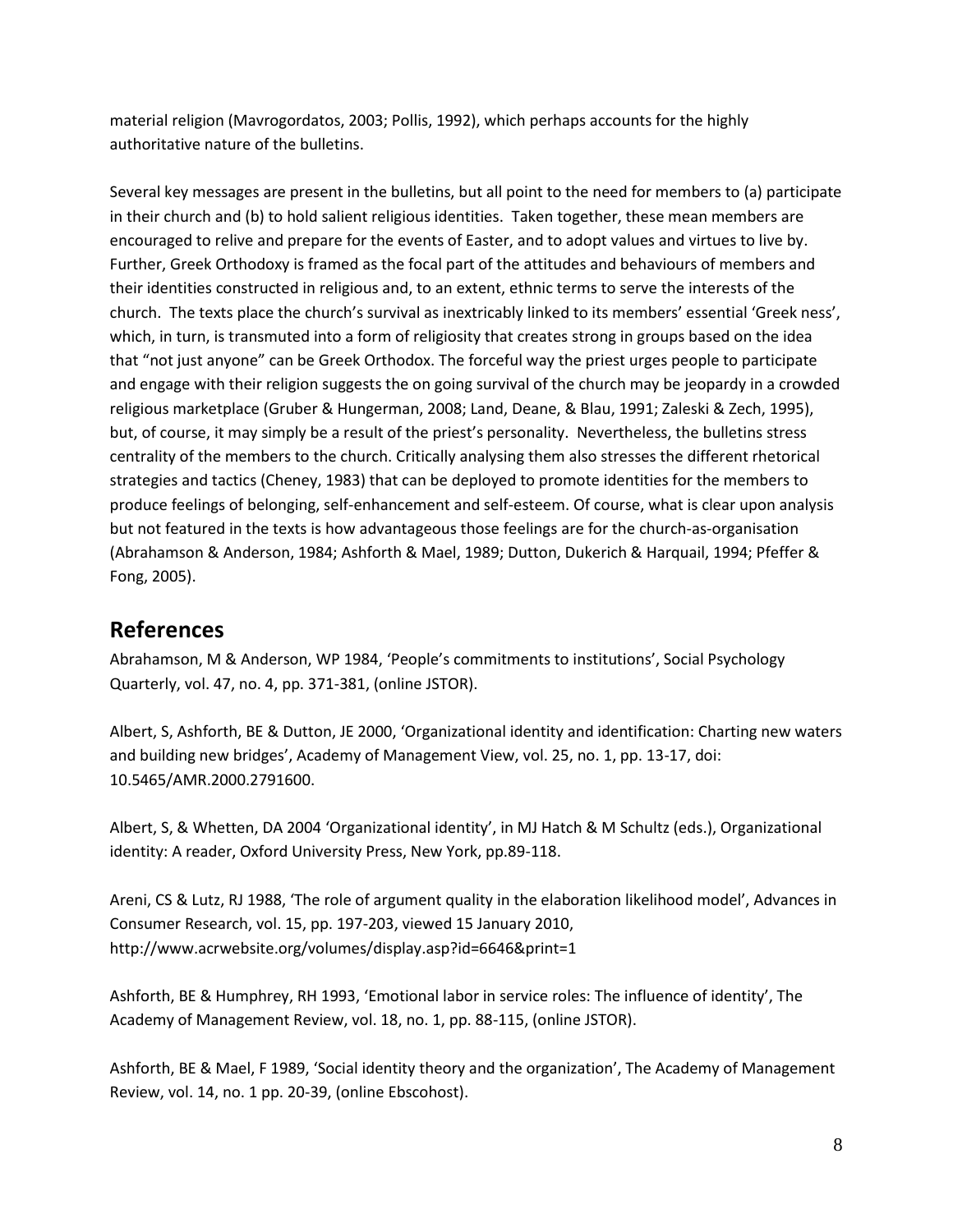Athens, L 1996, 'Migration and religion', Migration World Magazine, vol. 24, no. 3, pp. 32-35, (online ProQuest).

Barrois, GA 1998. 'Scripture readings on orthodox worship', St Vladimir's Seminary Press, Crestwood, NY.

Bergami, M & Bagozzi, RP 2000, 'Self-categorization, affective commitment and group self-esteem as distinct aspects of social identity in the organization', British Journal of Social Psychology, vol. 39, no. 4, pp. 555 577, doi: 10.1348/014466600164633.

Billig, M & Tajfel, H 1973, 'Social categorization and similarity in intergroup behavior', Social Psychology, vol. 3, no. 1, pp. 27-52, doi: 10.1002/ejsp.2420030103.

Bless, H, Bohner, G, Schwarz, N & Strack, F 1990, 'Model and persuasion: A cognitive response analysis', Personality and Social Psychology, vol. 16, no. 2, pp. 331 345, doi: 10.1177/0146167290162013.

Børresen, KE 1995, 'Women's studies of the Christian tradition: New perspectives', in U King (Ed.), Religion and Gender, Blackwell, Oxford, pp. 245-255.

Brewer, MB & Gardner, W 2004, 'Who is this "we"? Levels of collective identity and self representations', in MJ Hatch & M Schultz (Eds.), Organizational identity: A reader, Oxford University Press, New York, pp. 66-80.

Bullis, C & Bach, BW 1989, 'Socialization turning points: An examination of change in organizational identification', Western Journal of Speech Communication, vol. 53, no. 3, pp. 273 293, doi: 10.1080/10570318909374307.

Burke, K 1969, A rhetoric of motives, University of California Press, Los Angeles.

Burke, K 1984, Attitudes towards history, 3rd edn, University of California Press, Berkley, CA.

Cadge, W & Ecklund, EH 2007, 'Immigration and religion', Annual Review of Sociology, vol. 33, pp. 357- 379, doi: 10.1146/annurev.soc.33.040406.131707.

Cheney, G 1983, 'The rhetoric of identification and the study of organizational communication', Quarterly Journal of Speech, vol. 69, pp. 143-158, doi: 10.1080/00335638309383643.

Chrysoloras, N 2004, 'Why orthodoxy? Religion and nationalism in Greek political culture, Studies in Ethnicity and Nationalism, vol. 4, no. 1, pp. 40-61. doi: 10.1111/j.1754-9469.2004.tb00057.x

Conger, JA 1993, 'Max Weber's conceptualization of charismatic authority: Its influence on organizational research', Leadership Quarterly, vol. 4, no. ¾, pp. 277-288.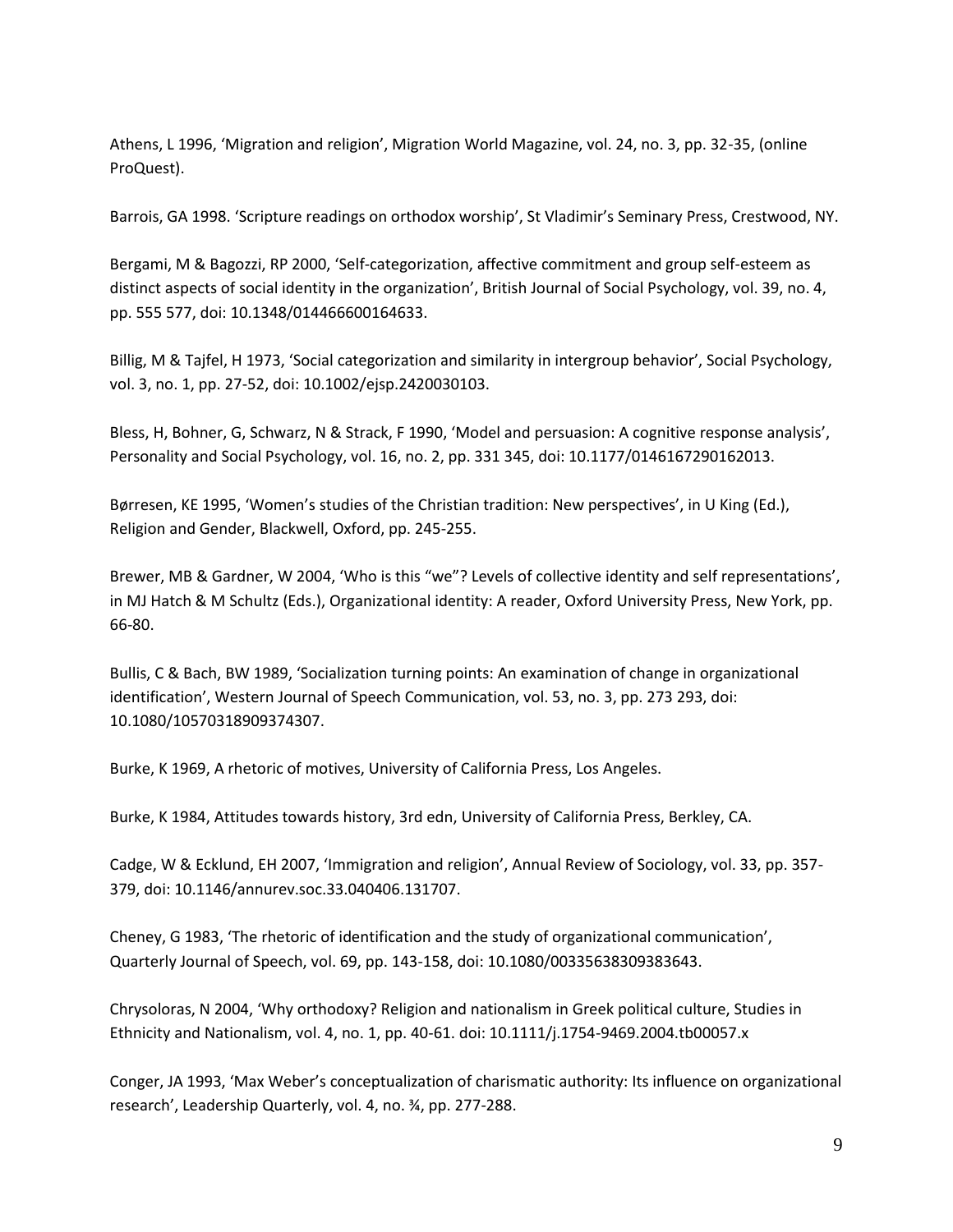Costas, J & Fleming, P 2009, 'Beyond dis-identification: A discursive approach to self-alienation in contemporary organizations', Human Relations, vol. 62, no. 3, pp. 353 378, doi: 10.1177/001726708101041.

Courtney, AE & Whipple, TW 1974, 'Women in TV commercials', Journal of Communication, vol. 24, no. 2, pp. 110-118, doi: 10.1111/j.1460-2466.1974.tb00375.x.

Daly, M 1973, Beyond God the father: Toward a philosophy of women's liberation, Beacon Press, Boston.

DiSanza, JR & Bullis, C 1999, '"Everybody identifies with smokey the bear": Employee responses to newsletter identification inducements at the U.S. forest service', Management Communication Quarterly, vol. 12, no. 3, pp. 347-399. doi: 10.1177/0893318999123001.

Dominick, JR & Rauch, GE 1972, 'The image of women in network TV commercials', Journal of Broadcasting, vol. 16, no. 3, pp. 259-265, doi: 10.1080/08838157209386349.

Dutton, JE & Dukerich, JM 1991, 'Keeping an eye on the mirror: Image and identity in organisational adaptation', Academy of Management Journal, vol. 34, no. 3, pp. 517-554 (online JSTOR)

Dutton, JE, Dukerich, JM, & Harquail, CV 1994, 'Organizational images and member identification', Administrative Science Quarterly, vol. 39, no. 2, pp. 239-263, (online JSTOR).

Eickelman, DF 1997, 'Trans-state Islam and security', in S Hoeber Rudolph & J Piscatori (Eds.), Transnational religion and fading states, Westview Press, Boulder, CO, pp. 27-46.

Elsbach, KD & Bhattacharya, CB 2001, 'Defining who you are by what you're not: Organizational disidentification and the national rifle association', Organization Science, vol. 12, no. 4, pp. 393-413, (online JSTOR).

Fiorenza, ES 1975, 'Feminist theology as a critical theology of liberation', Theological Studies, vol. 36, no. 4, pp. 605-626, (online ebscohost).

Foucault, M 1980, Power/knowledge: Selected interviews and other writings, 1972-1977, Pantheon, New York.

Geertz, C 2002, 'Religion as a cultural system', in M Lambeck (Ed.), A reader in the anthropology of religion, Blackwell Publishers, Massachusetts, pp. 61-82.

Gramsci, A 1971, 'Selections from the prison notebooks' trans. Q Hoare & G Nowell Smith, International, New York,.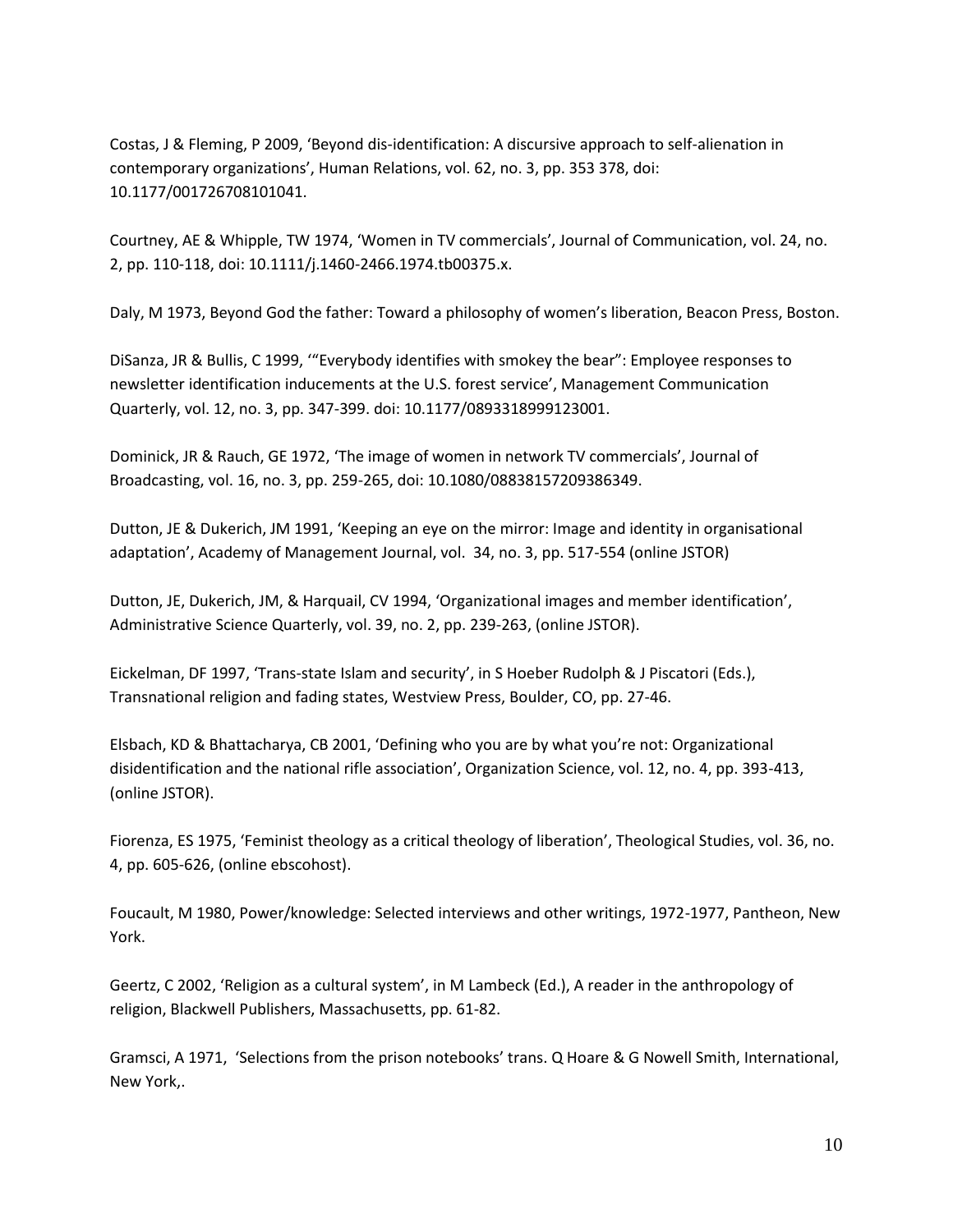Greeley, A 1985, American Catholics since the council: an unauthorised report, Thomas More Press, Chicago.

Gruber, J & Hungerman, DM 2008, 'The church versus the mall: What happens when religion faces increased secular competition?' The Quarterly Journal of Economics, vol. 123, no. 2, pp. 831-862, doi: 10.1162/qjec.2008.123.2.831

Hall, DT 1971, 'A theoretical model of career sub identity development in organizational settings', Organizational Behavior and Human Performance, vol. 6, no. 1, pp. 50-76, doi: 10.1016/0030- 5073(71)90005-5.

Hammond, PE & Warner, K 1993, 'Religion and ethnicity in late twentieth century America', Annals of the American Academy of Political and Social Science, vol. 527, pp. 55-66, (online JSTOR).

Hecht, ML 1993, '2002 -- A research odyssey: Toward the development of a communication theory of identity', Communication Monographs, vol. 60, no. 1, pp. 76-82, doi: 10.1080/03637759309376297.

Hogg, MA, & Terry, DJ 2000, 'Social identity and self-categorization processes on organizational contexts', The Academy of Management Review vol. 25, no. 1, pp. 121-140, (online JSTOR).

Hochschild. A 1983, The managed heart, University of California Press, Berkeley.

Hutchinson, J & Smith, A 1996 'Ethnicity in the modern world', in J Hutchinson & A Smith, (Eds.), Ethnicity, Oxford University Press, Oxford, pp. 133-186.

Irons, W 1996, 'In our own self-image: The evolution of morality, deception and religion', Skeptic, vol. 4 no. 2, pp. 50-62. Retrieved from http://www.mendeley.com/research/highdispersion-spectroscopyluminous-young- star-clusters-evidence-presentday-formation-globular-clusters/ Johnstone, R 1975, Religion and society in interaction: The sociology of religion, Prentice-Hall, New Jersey.

Kang, ME 1997, 'The portrayal of women's images in magazine advertisements: Goffman's gender analysis revisited', Sex Roles, vol. 37, no. 11/12, pp. 979 996, doi: 10.1007/BF02936350.

Karayanis, D & Karayanis, C 2009, Regional Greek cooking, Hippocrene Books, New York.

King, EF 2010, Material religion and popular culture, Routledge, New York.

Kreiner, GE & Ashforth, BE 2004, 'Evidence towards an expanded model of organizational identification', Journal of Organizational Behavior, vol. 25, no. 1, pp. 1 27, (online JSTOR).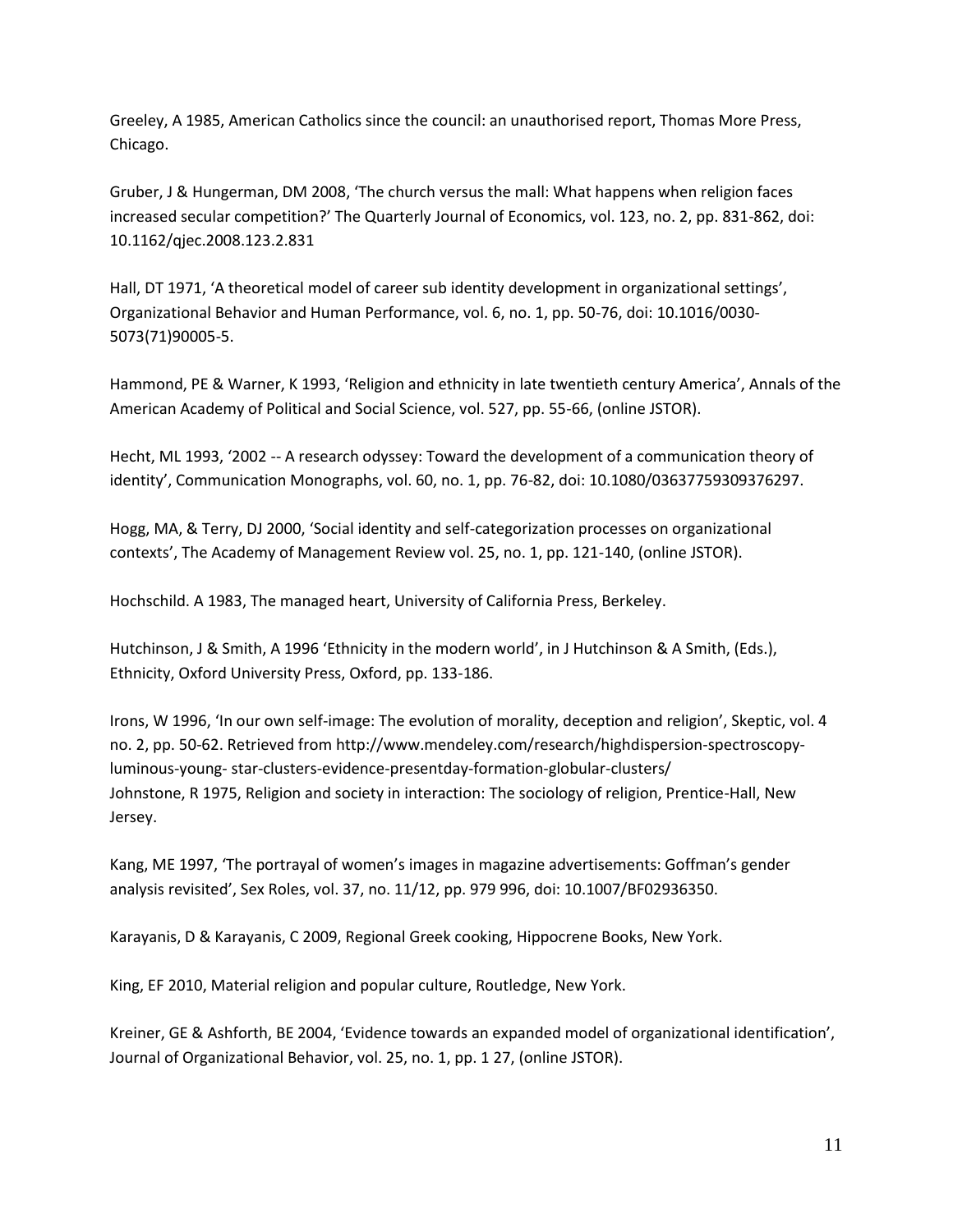Lambert, Y 1999, 'Religion in modernity as a new axial age: Secularization of new religious forms?' Sociology of Religion, vol. 60, no. 3, pp. 303-333, doi 10.2307/3711939.

Land, KC, Deane, G & Blau, JR 1991, 'Religious pluralism and church membership: A spatial diffusion model,' American Sociological Review, vol. 56, no. 2, pp. 237-249, (online, JSTOR).

Lucas, PC 2003, 'Enfants terribles: The challenge of sectarian converts to ethnic orthodox churches in the United States', Nova Religio: The Journal of Alternative and Emergent Religions, vol. 7, no. 2, pp. 5-23, (online JSTOR).

Luke, S 1974, Power: A radical view., MacMillian, London.

Mavrogordatos, G 2003, 'Orthodoxy and nationalism in the Greek case', Western European Politics, vol. 26, no. 1, pp. 117-136. doi: 10.1080/01402380412331300227

McGuckin, JA 2011, The encyclopaedia of eastern orthodox Christianity: Volume I and II, Union Theological Seminary, New York.

Melton, JG 1998, 'Modern alternative religions in the west', in JR Hinnels (ed.), A new handbook of living religions, Penguin, Harmondworth, pp. 594-617.

Miller, RB 2002, 'Orthodox worship', Journal of Religious & Theological Information, vol. 5, no. ¾, pp. 135-148. doi: 10.1300/J112v05n03\_08.

Minkler, L & Cosgel, MM 2004, 'Religious identity and consumption'. Economics Working Papers, paper 200403, viewed 23 November 2011, http://digitalcommons.uconn.edu/econ\_wpapers/200403

Mumby, DK & Stohl, C 1991, 'Power and discourse in organisation studies: Absence and dialectic of control', Discourse & Society, vol.2, no. 3, pp. 313-332, doi: 10.1177/0957926591002003004.

Nairn, AM 2013, Church communication and constructions of the self: exploring identity and identification in church communication, doctoral thesis, Auckland University of Technology, Auckland.

Ng, KH 2002, 'Seeking the Christian tutelage: Agency and culture in Chinese immigrants' conversion to Christianity', Sociology of Religion, vol. 63, no. 2, pp. 195 214, doi: 10.2307/3712565.

Oetzel, JG 2009, Intercultural communication: A layered approach, Pearson, Boston.

Parekh, B 2009, 'Logic of identity', Politics, Philosophy & Economics, vol. 8, no. 3, pp. 267-284, doi: 10.1177/1470594X09105387.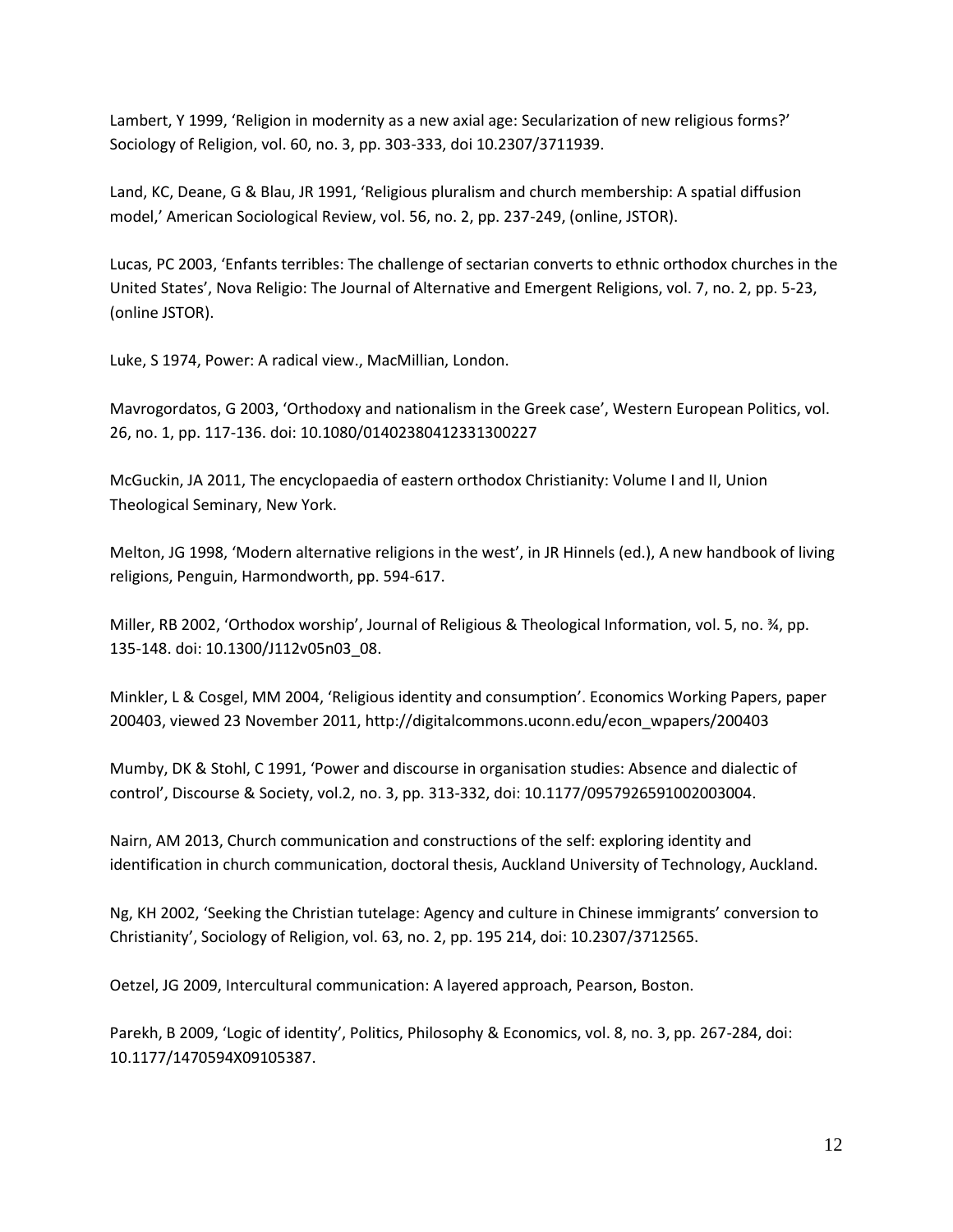Peek, L 2005, 'Becoming Muslim: The development of a religious identity', Sociology of Religion, vol. 66, no. 3, pp. 215-242, doi: 10.2307/4153097.

Petty, RE & Cacioppo, JT 1984, 'The effects of involvement on responses to argument quantity and quality: Central and peripheral routes to persuasion', Journal of Personality and Social Psychology, vol. 46, no. 1, pp. 69-81. doi: 10.1037/0022-3514.46.1.69.

Petty, RE, Cacioppo, JT & Schumann, D 1983, 'Central and peripheral routes to advertising effectiveness: The moderating role of involvement', Journal of Consumer Research, vol. 10, no. 2, pp. 135-146, (online JSTOR).

Pfeffer, J & Fong, CT 2005, 'Building organisation theory from the first principles: The self-enhancement motive and understanding power and influence', Organization Science, vol. 16, no. 4, pp. 372-391, doi: 10.1287/orsc.1050.0132.

Pollis, A 1992, 'Greek national identity: Religious minorities, rights and European norms', Journal of Modern Greek Studies, vol. 10, no. 2, pp. 171-196. doi: 10.1353/mgs.2010.0193

Roudometof, V 2008, 'Greek orthodoxy, territoriality, and globality: Religious responses and institutional disputes', Sociology of Religion, vol. 69, no. 1, pp. 67 91, doi: 10.1093/socrel/69.1.67.

Ruethers, RR 1985, Woman guides: Readings toward a feminist theology, Beacon Press, Boston.

Scott, CR, Corman, SR, & Cheney, G 1998, 'Development of structurational model of identification in the organization', Communication Theory, vol. 8, no. 3, pp. 298-336, doi: 10.1111/j.1468- 2885.1998.tb00223.x.

Stets, JE & Burke, PJ 2000, 'Identity theory and social identity theory', Social Psychology Quarterly, vol. 63, no. 3, pp. 224-237, (online JSTOR).

Stolow, J 2005, 'Religion and/as media', Theory, Culture and Society, vol. 22, no. 4, pp. 119 125, doi: 10.1177/0263276405054993.

Swann Jr, WB, Milton, LP, & Polzer, JP 2000, 'Should we create a niche or fall in line? Identity negotiation and small group effectiveness', Journal of Personality and Social Psychology, vol. 79, no. 2, pp. 238-250, doi: 10.1037/0022-3514.79.2.238.

Taillard, MO 2000, Persuasive communication: The case of marketing. Working Papers in Linguistics, no. 12, pp. 145-174, viewed 15 January 2010, http://www.phon.ucl.ac.uk/home/PUB/WPL/00papers/taillard.pdf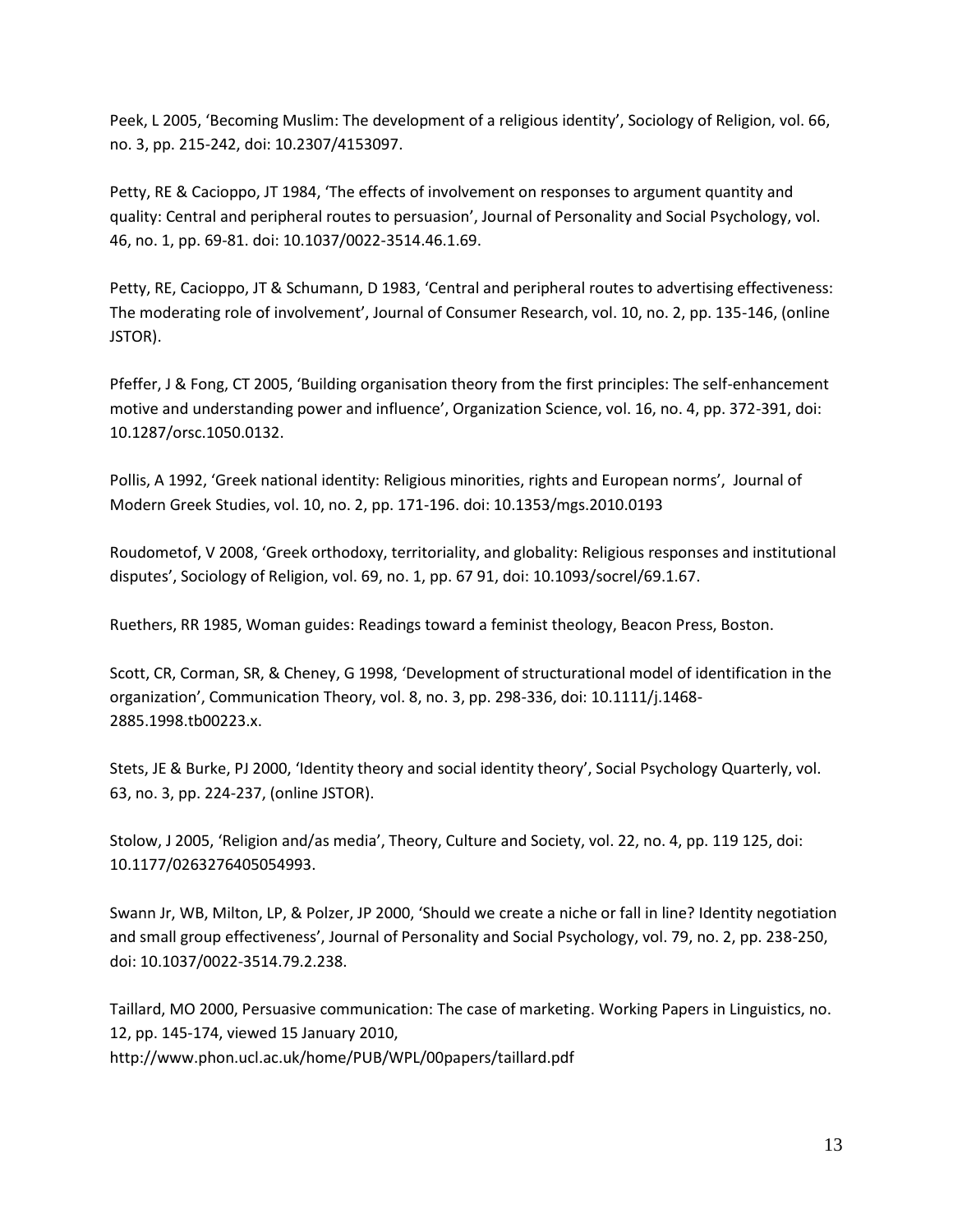Tajfel, H 1982, 'Social psychology of intergroup relations', Annual Review of Psychology, vol. 33, pp. 1-39, doi: 10.1146/annurev.ps.33.020182.000245.

The myth of liberal media: The propaganda model of news, 1998, documentary, Media Education Foundation, California.

Tittle, CR & Welch, MR 1983, 'Religiosity and deviance: Toward a contingency theory of constraining effects', Social Forces, vol. 61, no. 3, pp. 663-682, doi: 10.1093/sf/61.3.653.

Tompkins, PK, & Cheney, G 1985, 'Communication and unobtrusive control in contemporary organizations', in RD McPhee & PK Tompkins (Eds.), Organizational communication: Traditional themes and new directions, Sage, California, pp. 179-210.

van Dijk, TA 1993, 'Principles of critical discourse analysis', Discourse and Society, vol. 4, no. 2, pp. 249- 283, doi: 10.1177/0957926593004002006.

Velkovska, EV 1989, 'The liturgical year in the east', in AJ Chupungco (Ed.), Liturgical time and space, The Liturgical Press, Nashville, pp. 157-176.

Vertovec, S 2000, Religion and diaspora. Paper presented at the conference on 'new landscapes of religion in the west', 27-29 September, Oxford, viewed 17 November 2010, http://www.transcomm.ox.ac.uk/working%20papers/Vertovec01.PDF

Vrame, AC 2009, 'Theology matters!' Religious Education: The official journal of the Religious Education Association, vol. 104, no. 3, pp. 252-255, doi: 10.1080/00344080902881249.

Weber, M 1947, The theory of social and economic organization, Trans Parsons, T. The Free Press, New York, NY.

Weber, M 1978, Economy and society, The University of California Press, Berkley, CA.

White, E 1995, 'Religion and the hermeneutics of gender: An examination of the work of Paul Ricoeur', in U King (Ed.), Religion and gender, Blackwell, Oxford, pp. 77 100.

White, RA 2004, 'Major issues in the study of media, religion and culture', in P Horsfield, ME Hess & AM Medrano (Eds.), Belief in media: Cultural perspectives on media and Christianity, Ashgate, Burlington, VT, pp. 197 218.

Yang, F 1999, Chinese Christians in America: Conversion, assimilation, and adhesive identities, The Pennsylvania State University Press, University Park, PE.